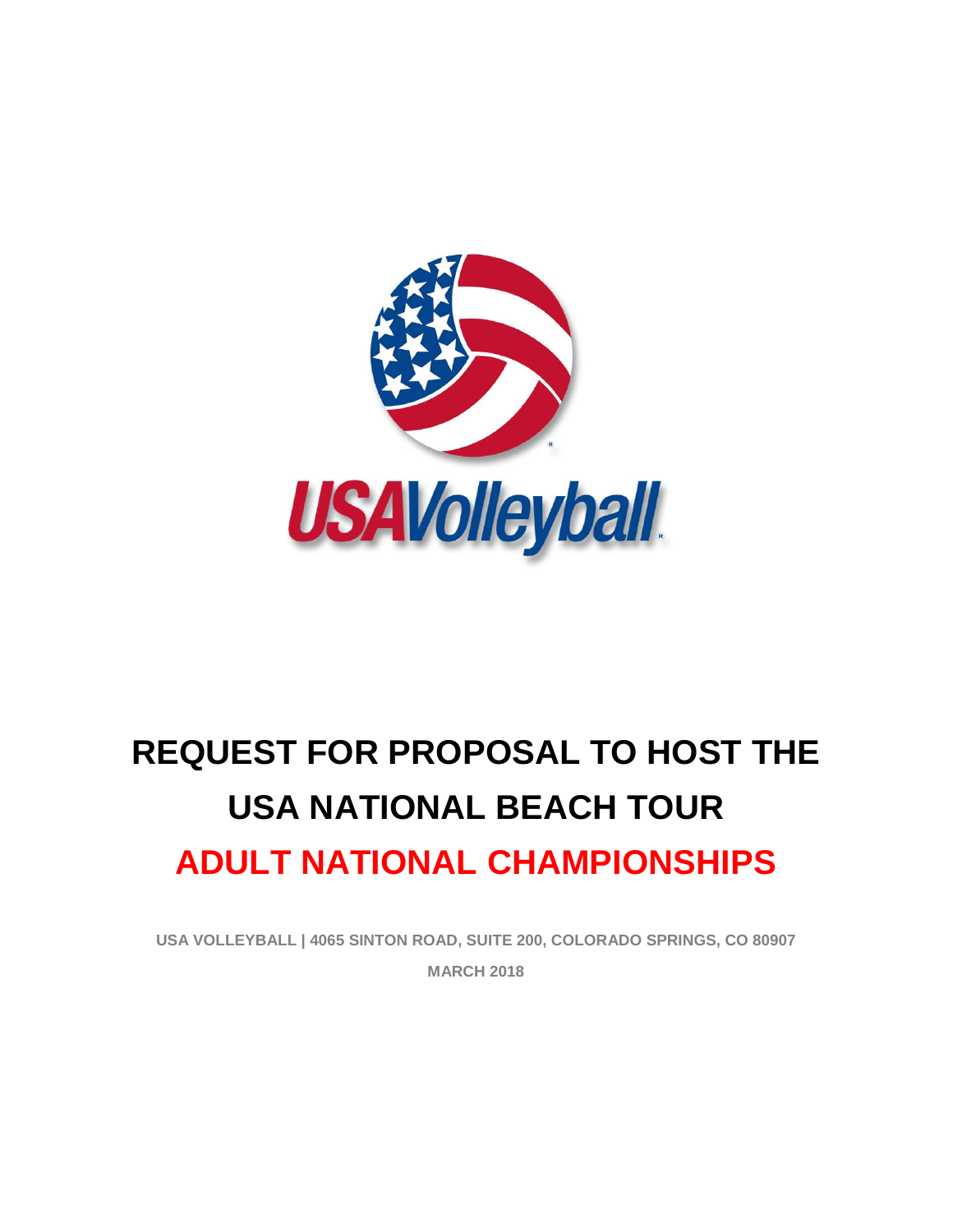## **Table of Contents**

| $\mathsf{L}$ |  |
|--------------|--|
|              |  |
| Ш.           |  |
| III.         |  |
| IV.          |  |
| V.           |  |
| VI.          |  |
| VII.         |  |
| VIII.        |  |
| IX.          |  |
|              |  |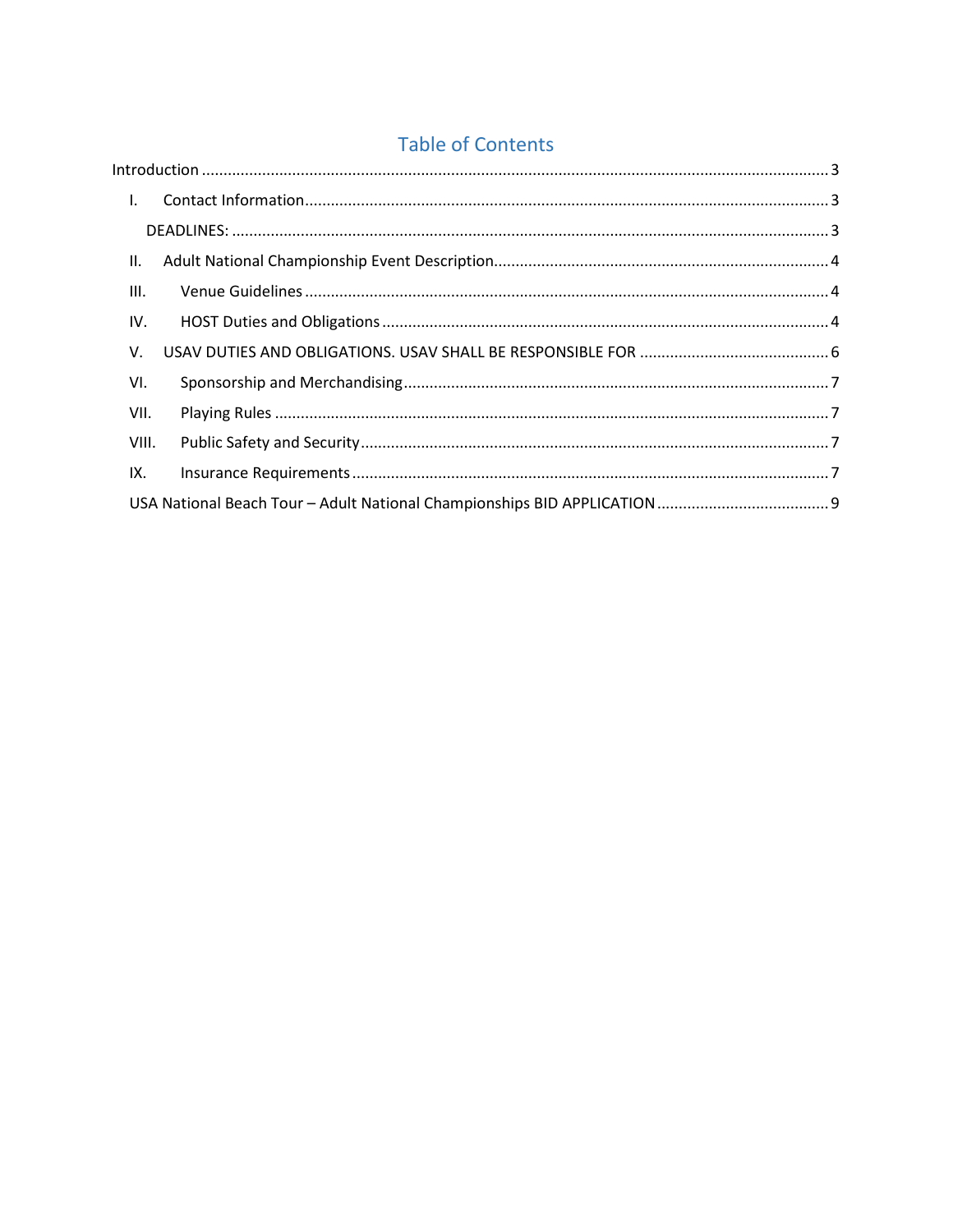

## **INTRODUCTION**

<span id="page-2-0"></span>The United States Olympic Committee (USOC) recognizes USA Volleyball (USAV) as the National Governing Body (NGB) for the sport of volleyball in the United States, including beach, indoor and sitting volleyball. A primary function of the NGB is to conduct national events in its sport. USA Volleyball is a membership organization of more than 340,000 athletes, coaches, officials and volunteers. The membership includes 64,000 adult members comprised of coaches, officials, and athletes and 276,000 junior members (18 years and under). Female juniors alone comprise over 80% of the membership population - and volleyball is now the number one female collegiate team sport and the number one female high school team sport [\(www.nfhs.org\)](http://www.nfhs.org/).

The USA National Beach Tour Adult National Championships (ABNC) will be conducted annually and held at locations to be identified through this RFP process.

*The Championship site will be awarded based upon the evaluation of the Bid Applications and the confirmation by the prospective HOST that it agrees to execute the HOST Agreement which is supplied along with this RFP.*

#### <span id="page-2-1"></span>**I. CONTACT INFORMATION**

Bid Applications should be sent to: Mark Paaluhi; Manager, Beach Events 20501 Earl Street, Suite 3 Torrance, CA 90503 [mark.paaluhi@usav.org](mailto:mark.paaluhi@usav.org) 310-975-3927

With copy to: Melissa Weymouth; Director, Beach & National Team Events and Sponsorship 4065 Sinton Road, Suite 200 Colorado Springs, CO 80907 [melissa.weymouth@usav.org](mailto:melissa.weymouth@usav.org) 719-228-6800

<span id="page-2-2"></span>DEADLINES:

- BID APPLICATION SUBMISSION **MARCH 23, 2018**
- USAV DECISION ON HOSTS **MARCH 30, 2018**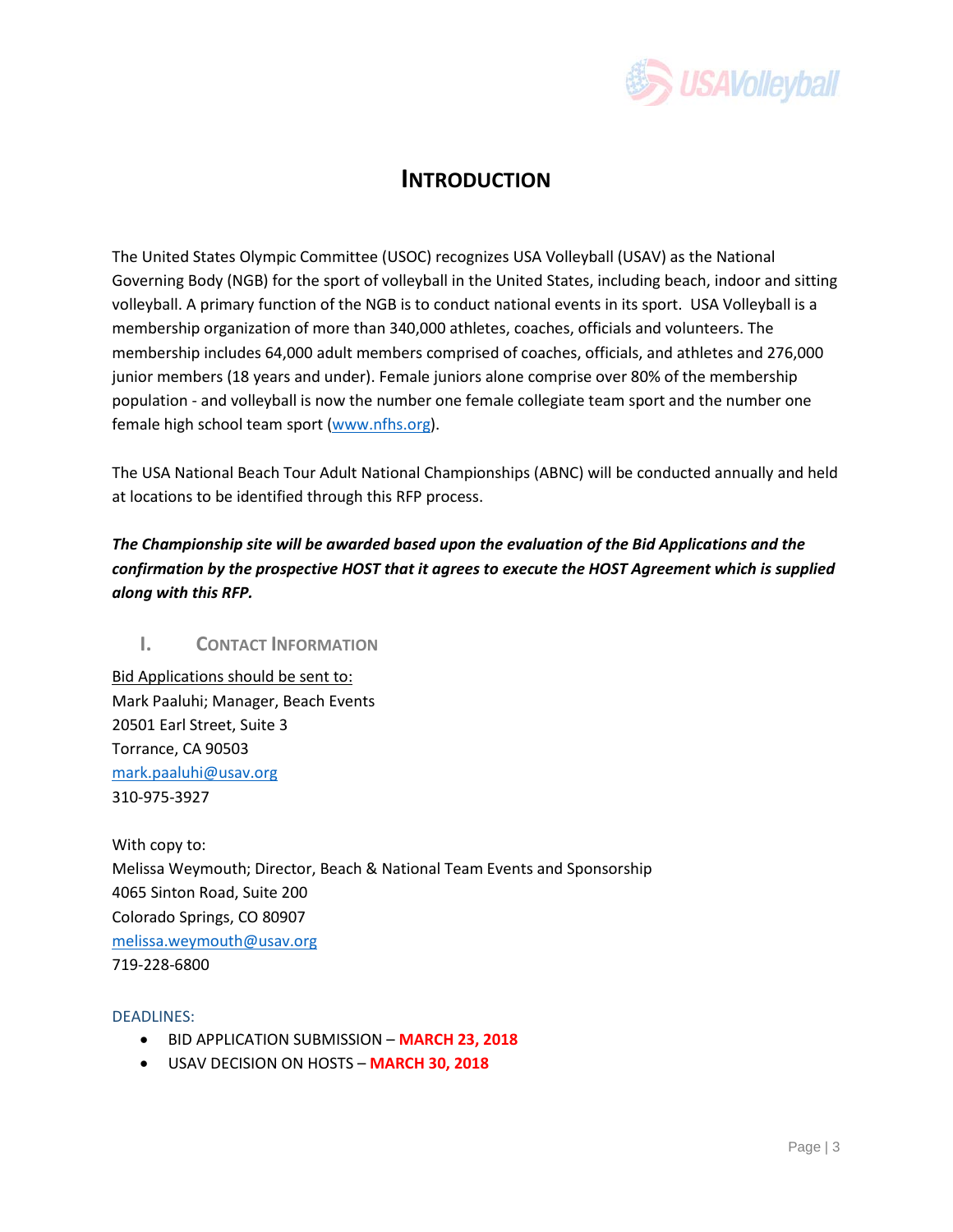

#### <span id="page-3-0"></span>**II. ADULT NATIONAL CHAMPIONSHIP EVENT DESCRIPTION**

- Competition will be held for each gender and Coed in four divisions (Open, AA, A, BB).
- There is no qualification process for the ABNC but all team members must be USAV members.
- The ABNC is a two-day event as proposed in the Bid Application. At USAV's sole discretion a USAV National Team player may conduct a clinic during the ABNC and HOST shall be obligated to meet the requirements specified in the HOST Agreement.
- The event should be held in late August or Early September. Ideally, over the Labor Day weekend.

| Pool play. Divisions: Men and Women-Open, AA, A, BB                                                          |  |  |  |  |  |  |
|--------------------------------------------------------------------------------------------------------------|--|--|--|--|--|--|
| Top two teams from each pool in each division will compete in single or double                               |  |  |  |  |  |  |
| elimination bracket playoff.                                                                                 |  |  |  |  |  |  |
| Bottom two teams from each pool in each division will compete in a single or<br>$\qquad \qquad \blacksquare$ |  |  |  |  |  |  |
| double elimination bracket playoff                                                                           |  |  |  |  |  |  |
| *Format is subject to change depending on number of teams participating in each                              |  |  |  |  |  |  |
| division.                                                                                                    |  |  |  |  |  |  |
| Pool play. Divisions: Coed - Open, AA, A, BB                                                                 |  |  |  |  |  |  |
| Top two teams from each pool in each division will compete in single or double                               |  |  |  |  |  |  |
| elimination bracket playoff.                                                                                 |  |  |  |  |  |  |
| Bottom two teams from each pool in each division will compete in a single or<br>$\blacksquare$               |  |  |  |  |  |  |
| double elimination bracket playoff                                                                           |  |  |  |  |  |  |
| *Format is subject to change depending on number of teams participating in each                              |  |  |  |  |  |  |
| division.                                                                                                    |  |  |  |  |  |  |
|                                                                                                              |  |  |  |  |  |  |

#### <span id="page-3-1"></span>**III. VENUE GUIDELINES**

- Ideally located within an hour's drive from a major airport.
- Fixed or portable bathrooms and access to running water within a 2-3-minute safe walking distance to/from the site.
- Convenient access to food vendor/catering.
- Adequate parking.
- Minimum number of courts is 25
- Able to accommodate 250 400 participants dependent on registration volume.

#### <span id="page-3-2"></span>**IV. HOST DUTIES AND OBLIGATIONS**

HOST hereby agrees to perform, at no cost to USAV, the duties and obligations that include, but are not necessarily limited to the following: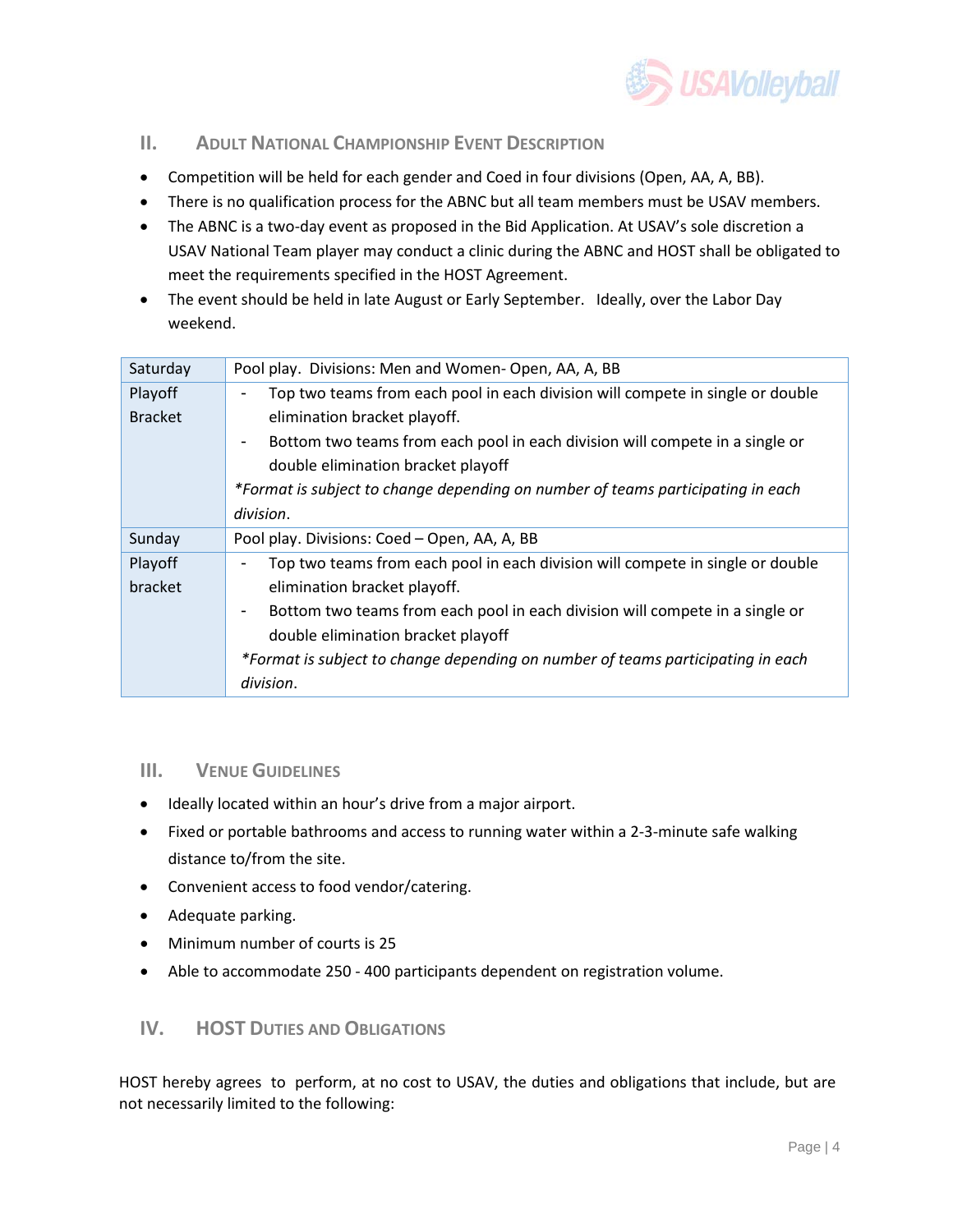

- A. Operating and administering the ABNC in conformance with this Agreement and the current USAV Beach National Manual (BNM) that HOST hereby acknowledges having received and understood.
- B. Signing and returning this HOST agreement to USAV no later than 90 days before the start of the ABNC unless otherwise agreed to in writing by USAV.
- C. Hosting a player party on Saturday evening for players.
- D. Securing a site for the ABNC including all necessary permits and necessary insurance. Site will comply with all requirements listed in the current USAV BNM.
- E. Using best efforts to maximize event registration and promote the ABNC event by distributing promotional materials (art work provided by USAV) at in-market events, other locations and digitally prior to the ABNC as well as disseminating local/regional advertising.
- F. Utilizing HOST's applicable website, mobile platforms, social media platforms and email lists to promote the ABNC.
- G. Providing public security and safety services as necessary to protect all participants, officials, coaches, volunteers, spectators, equipment and materials. If necessary, security personnel, at HOST expense, will be required overnight at the competition venue to ensure the security of all equipment and materials. HOST will be solely responsible for all damaged or missing equipment or materials.
- H. Developing and executing a coordinated plan for law enforcement and emergency preparedness/response covering all aspects of public safety. This safety plan shall be consistent with industry best practices for events of this nature.
- I. Engaging the services of a certified athletic trainer throughout the tournament. If the services of other sports medicine provider(s) (e.g. physical therapist, sports chiropractor or doctor, etc.) are used on site, HOST will ensure that said individual(s) have the appropriate certifications / credentials. All sports medicine providers shall be required to present to HOST a copy of their license and proof of liability insurance prior to working the ABNC event. All sports medicine providers shall be required to pass a USAV-approved background screen.
- J. Providing all registration and seeding services for the ABNC and paying all associated fees for the registration and seeding software. HOST shall be required to use the USAV designated systems.
- K. Verifying that all ABNC participants are currently registered members in good standing with USAV prior to competing in the ABNC.
- L. Verifying that all HOST personnel and event staff that participate in the ABNC are current USAV Members, have passed a USAV approved Background Check and are SafeSport Certified.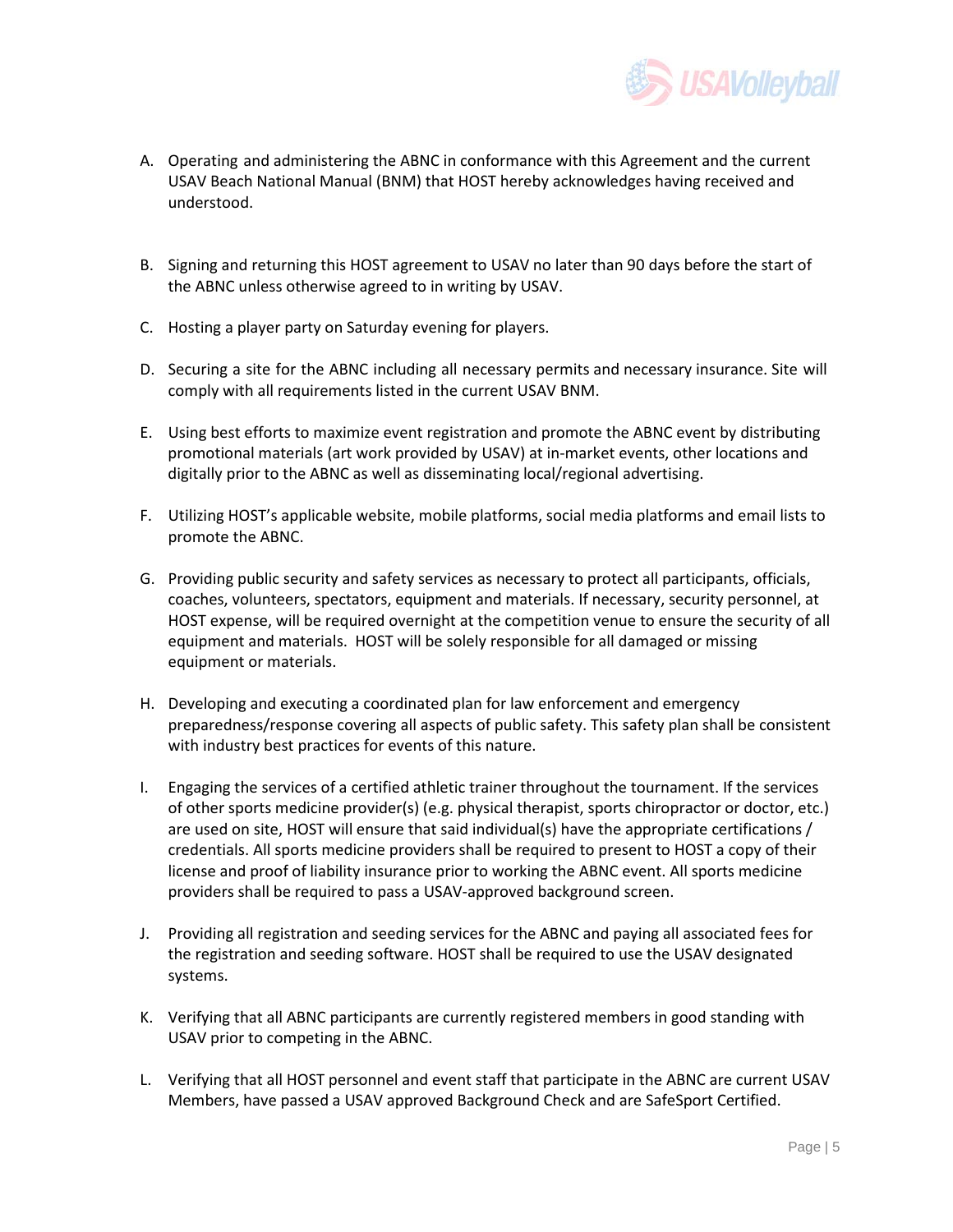

- M. Verifying that anyone coaching at the event is a current USAV Member, has passed a USAV approved Background Check, is SafeSport Certified and Impact Certified.
- N. Ensuring that the ABNC event is a standalone event and that no other junior or adult beach event or activities operate at the same time on or near the ABNC court locations.
- O. Displaying USAV provided sponsor signage in prominent, high traffic locations including the feature court. Only USAV sponsors are allowed to have recognition / branding within the ABNC event area.
- P. Providing sound amplification equipment to properly communicate with participants, coaches, event staff, medical staff and spectators.
- Q. Ordering awards and paying (at cost plus shipping) for awards. Such awards will be designed and produced by USAV.
- R. Utilizing only Molten volleyballs (supplied at USAV expense) for the conduct of the ABNC.
- S. Ensuring that BNQ staff and operations personnel, as identified by USAV, wear only Adidas branded product (supplied at USAV expense).
- T. If HOST requests the presence of USAV staff during the ABNC, paying for all related travel expenses.
- U. Identifying and hiring a qualified Tournament Director to work with USAV in the administration and management of the ABNC. The Tournament Director's duties shall include but are not limited to the following:
	- 1. Managing local staff.
	- 2. Setting up and tearing down the event equipment.
	- 3. Incorporating USAV guidelines for seeding, pairings and results.
	- 4. Posting the event's seeding and pool sheets on the HOST website no later than 24 hours prior to the start of the event.
	- 5. Providing the necessary courts required for the participating number of teams including nets, antennas, lines, pole pads and other equipment for the proper operation of the event.
	- 6. Host must utilize BracketPal for event registration and event formatting.
	- 7. Host must also utilize Seeding Pal for seeding of event and result submission

### <span id="page-5-0"></span>V. **USAV DUTIES AND OBLIGATIONS. USAV SHALL BE RESPONSIBLE FOR**

- A. Providing HOST with the current USAV Beach National Manual (BNM) for the proper conduct of the ABNC and being available at reasonable times to consult with HOST as requested.
- B. Posting the ABNC event on the USAV calendar page.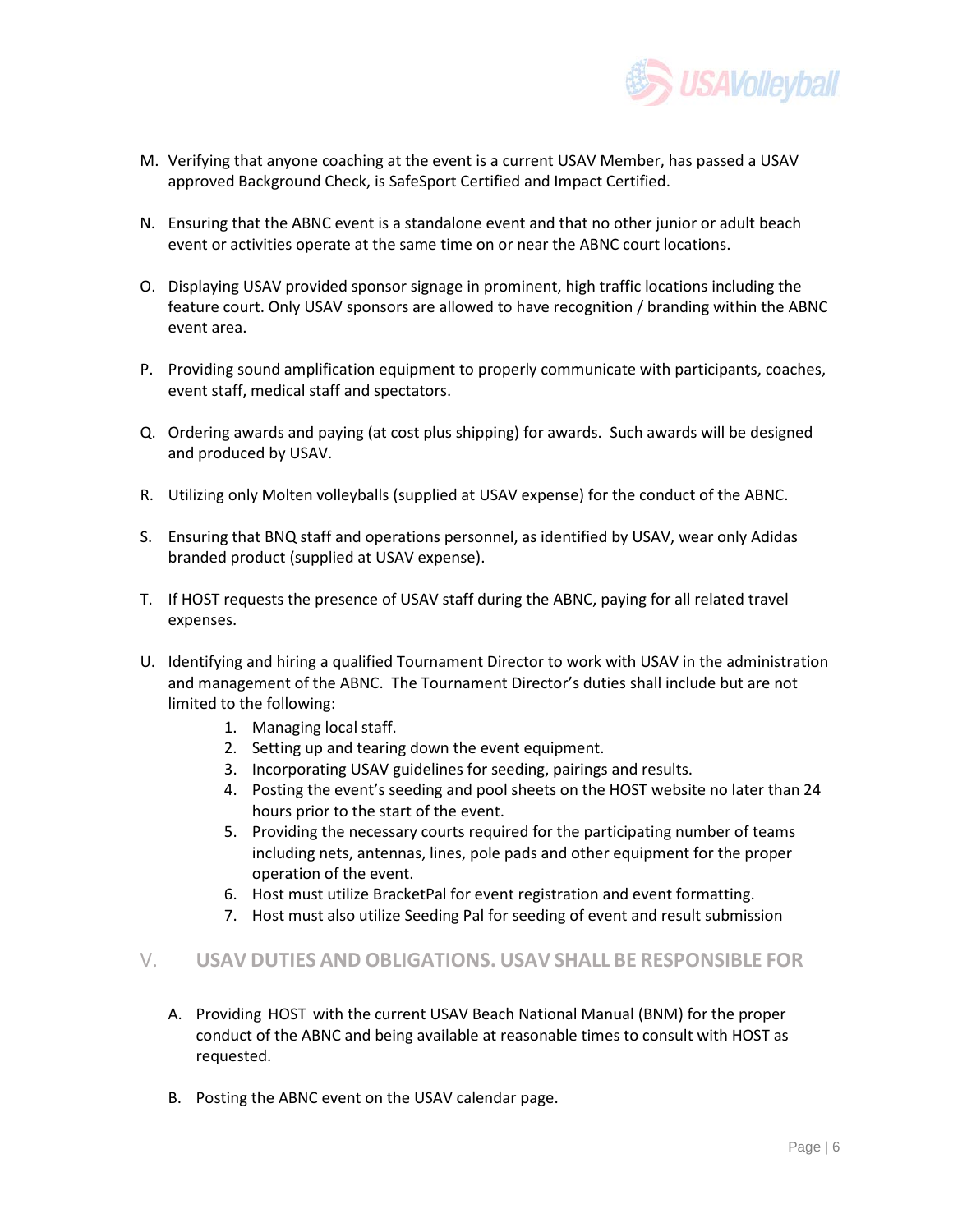

- C. Providing ABNC artwork, which cannot be altered or distorted, for all printed and digital materials which may include USAV sponsor logos.
- D. Providing signage to be displayed per Section IV. O. above.
- E. Assisting HOST with appropriate promotion of the ABNC.
- F. Providing Molten volleyballs, Adidas product as well as USAV sponsor signage necessary for the operation of the BNQ.
	- 1. HOST will retain possession of the Molten volleyballs and Adidas product.
	- 2. At the request of USAV, HOST shall ship the USAV sponsor signage back to USAV at USAV expense.
- G. Providing USAV Beach Ranking points in accordance with the USAV designated system.

#### <span id="page-6-0"></span>**VI. SPONSORSHIP AND MERCHANDISING**

USAV shall retain all sponsorship and merchandising rights to the ABNC.

#### <span id="page-6-1"></span>**VII. PLAYING RULES**

The 2018 USA National Beach Tour Adult National Championships, shall follow USAV playing rules. By submitting a bid, the HOST confirms the designated competition venue(s) satisfies all USAV playing rules, as well as any other USAV requirements listed in the HOST Agreement.

#### <span id="page-6-2"></span>**VIII. PUBLIC SAFETY AND SECURITY**

The HOST is responsible for public safety and security as specified in the HOST Agreement.

#### <span id="page-6-3"></span>**IX. INSURANCE REQUIREMENTS**

If HOST is not a Regional Volleyball Association of USAV or sanctioned by a Regional Volleyball Association of USAV, then each Party shall provide the other Party, no later than fifteen (15) days after execution of the HOST Agreement, a certificate from each other's qualified licensed insurer, naming the other Party as an "additional insured" and certifying that each Party has comprehensive commercial general liability insurance with an insurance carrier with a minimum A.M. Best rating of "A", or more if the Parties present policies so state, and shall maintain said insurance coverage throughout the Term. The Parties shall not violate, or permit to be violated, any conditions of said insurance policies, and both Parties shall at all times satisfy the requirements of the insurance companies writing said policies. Further, each Party shall notify the other in the event that either Party's said policy is canceled, for any reasons, within thirty (30) days of such cancellation.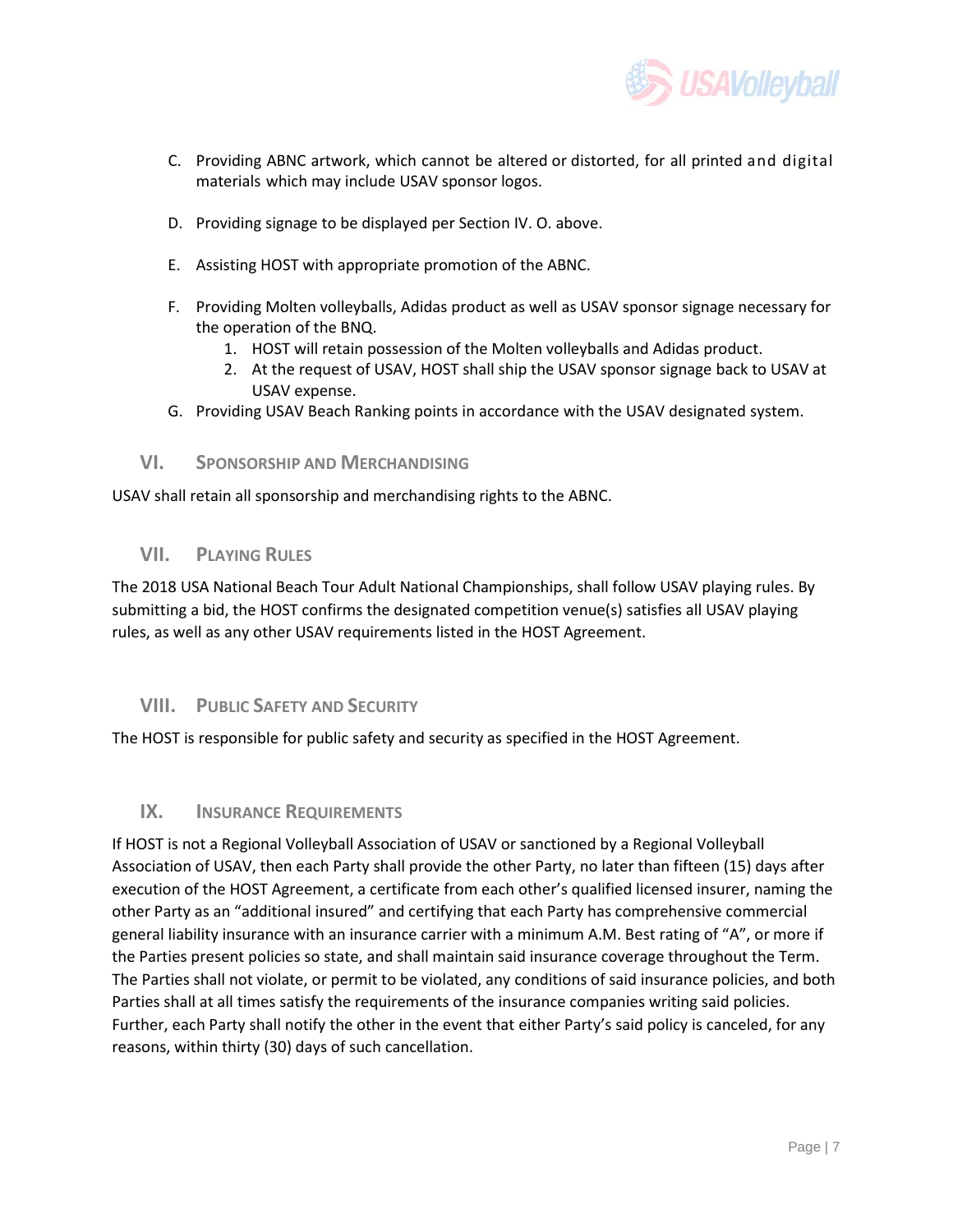

Each Party shall have in force Workers Compensation insurance with statutory limits as required by applicable state law for all of its employees, including Employer's Liability with limits of not less than that required by the state law of the state of domicile of the Party.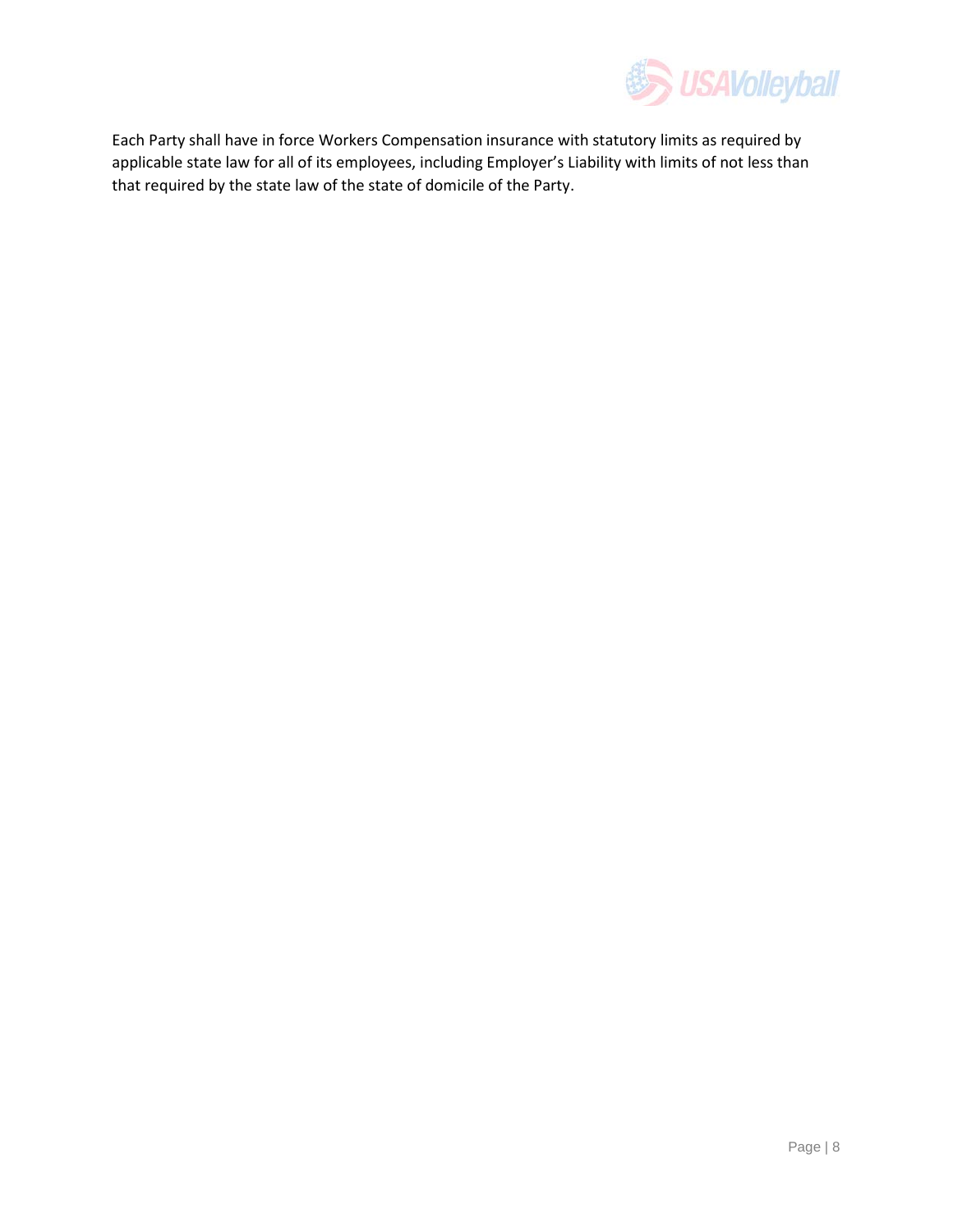

## <span id="page-8-0"></span>**USA NATIONAL BEACH TOUR – ADULT NATIONAL CHAMPIONSHIPS BID APPLICATION**

## (PLEASE COMPLETE AND RETURN TO USAV)

| <b>General Information</b>                                                       |  |
|----------------------------------------------------------------------------------|--|
|                                                                                  |  |
|                                                                                  |  |
|                                                                                  |  |
|                                                                                  |  |
|                                                                                  |  |
|                                                                                  |  |
| Beach Event info:                                                                |  |
|                                                                                  |  |
| Number of prize money events hosted in 2017: ___________________________________ |  |
| Number of other beach events hosted in 2017:                                     |  |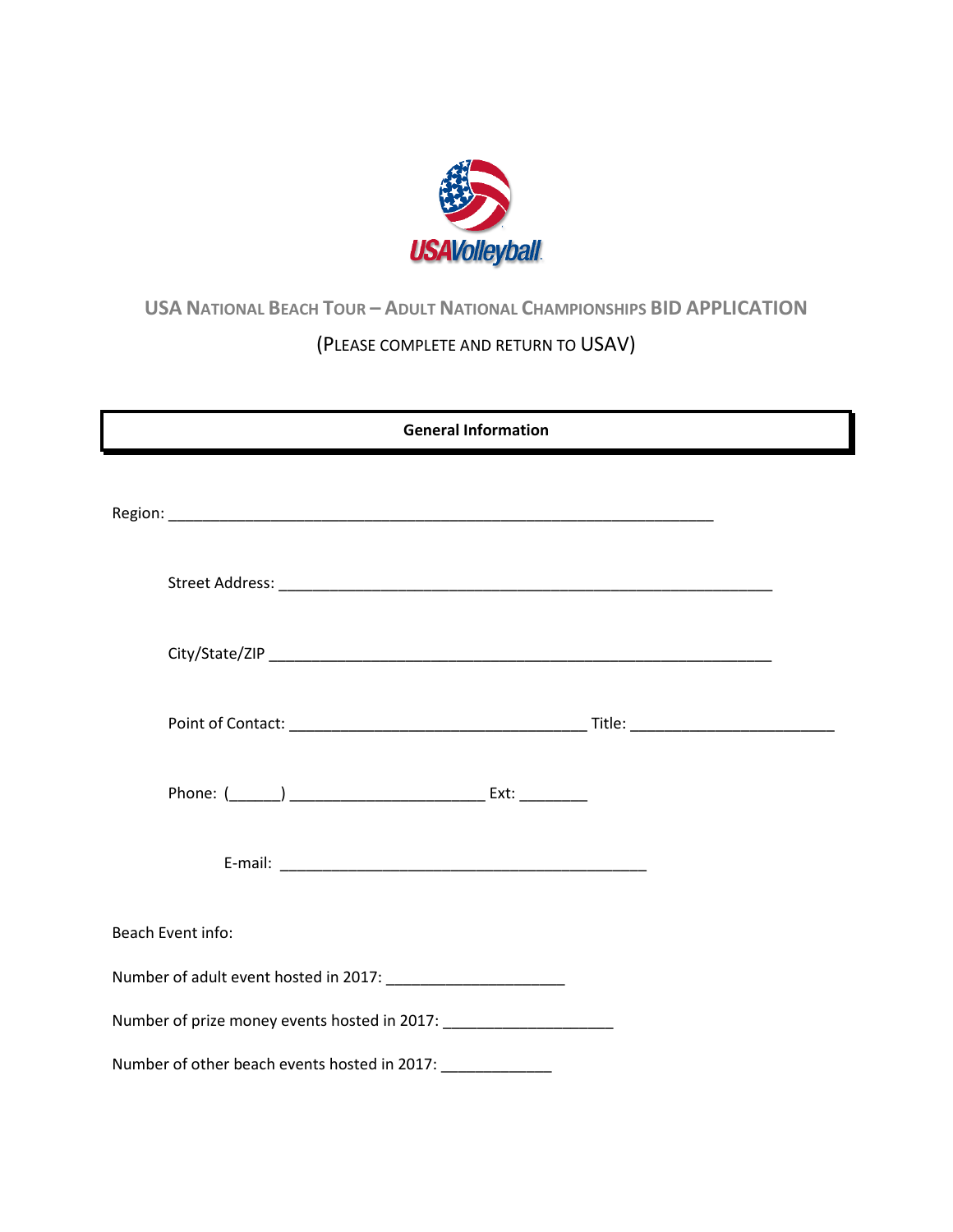

#### **VENUE & HOTEL INFORMATION**

| Telephone: (_______) _____________________                                                           |  |  |  |  |  |
|------------------------------------------------------------------------------------------------------|--|--|--|--|--|
|                                                                                                      |  |  |  |  |  |
|                                                                                                      |  |  |  |  |  |
| Average Temperature ______________________ Average Humidity _____________________                    |  |  |  |  |  |
|                                                                                                      |  |  |  |  |  |
| Number of parking spaces: ______________________Free parking: Yes___________________________________ |  |  |  |  |  |
|                                                                                                      |  |  |  |  |  |
|                                                                                                      |  |  |  |  |  |
|                                                                                                      |  |  |  |  |  |
|                                                                                                      |  |  |  |  |  |
| Permanent signage: Yes:<br>No:                                                                       |  |  |  |  |  |